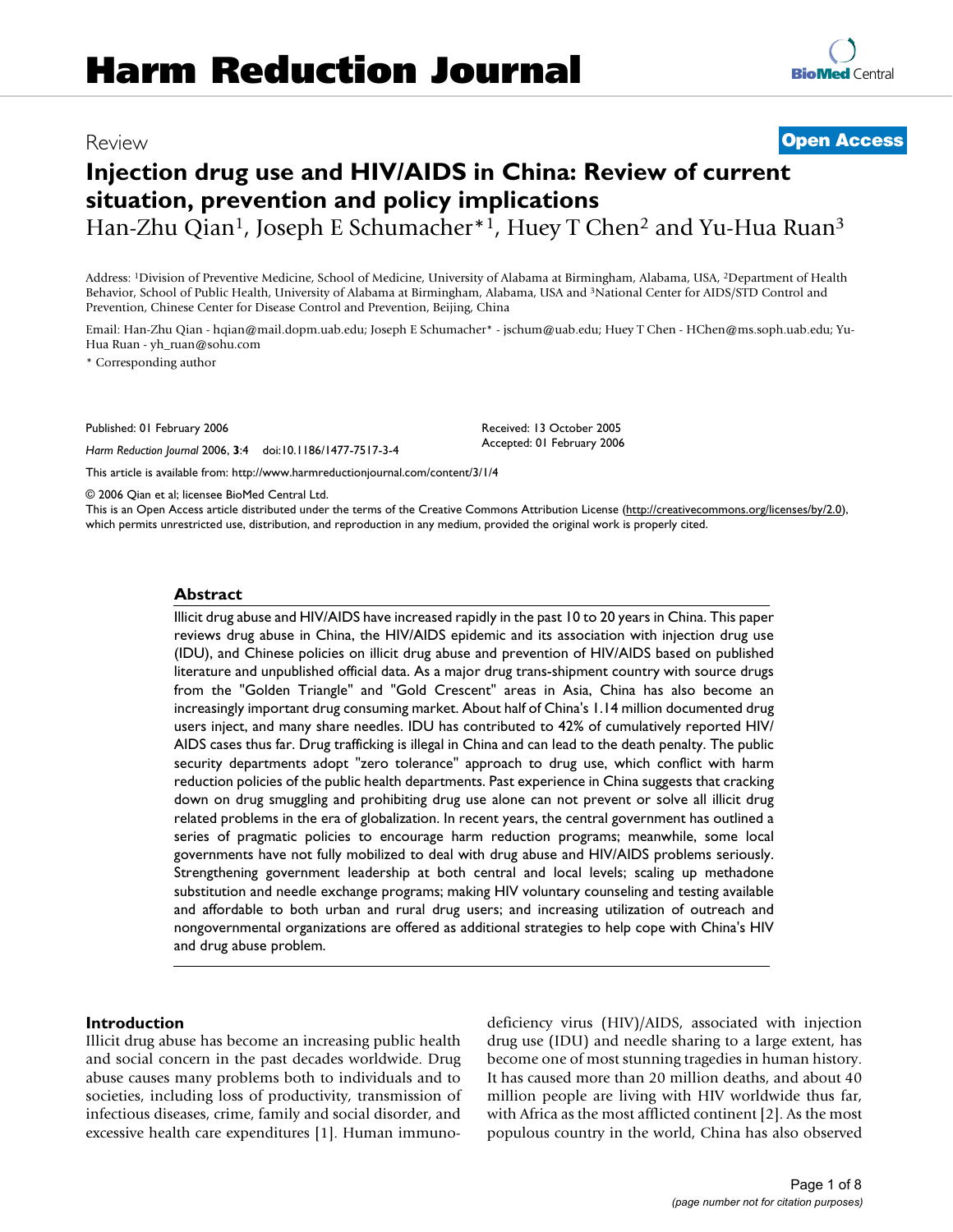rapidly increasing drug abuse and HIV/AIDS occurrence in the past 10 to 20 years. China can still shape the course of its epidemic, but it needs to move swiftly and with great resolve [2].

This paper reviews global illicit drug trafficking, drug abuse and its association with HIV/AIDS epidemic in China, and Chinese policies on illicit drug abuse and prevention of HIV/AIDS, and offers additional strategies to governmental crack down on drug smuggling and drug use prohibition to help cope with China's HIV and drug abuse problem. We searched English and Chinese language literature via Medline and the China National Knowledge Infrastructure and reviewed unpublished official data, including national reports on illicit drug control and HIV/AIDS sentinel surveillance data. More than 100 papers and reports were reviewed. Key databases included: (1) Chinese Journal of Epidemiology (*Zhonghua Liu Xing Bing Xue Za Zhi*); (2) Chinese Journal of STD/AIDS Control and Prevention (*Zhongguo Xing Bing Ai Zi Bing Fang Zhi*); and (3) National HIV sentinel surveillance data 1995–2004.

# **Illicit drug use in China**

Drug abuse in China can be traced to the late Qing Dynasty (1644–1911 A. D.), when British colonists forcefully brought Indian opium into China for exchange of silk, tea, and cash. Opium was then locally planned. By the founding of new China in 1949, more than 20 million Chinese people were opium addicts, representing 5% of the total population [3]. After a short nationwide antidrug campaign, drug abuse was reported to be eliminated from the mainland in the early 1950s, and for the next three decades China was believed to be a drug-free nation [3].

Illicit drugs reemerged in China in the 1980s as China adopted an open-door policy, and the reemergence was mainly connected with global drug trafficking activities. In Asia, there are two major opiate-producing regions: the "Golden Triangle," comprising three Southeast Asian countries of Myanmar (Burma), Laos and Thailand, and the "Golden Crescent" that includes the three Southwest Asian nations of Afghanistan, Iran and Pakistan [4,5]. The majority of heroin and opium in the current Chinese market is brought from Myanmar into Yunnan Province or from Viet Nam into Guangxi Province, and then it is transshipped along inland trafficking routes to Sichuan, Guizhou, Gansu and Xinjiang or to Guangdong, Shanghai and Beijing [6-8]. A small potion of heroin/opium is trafficked into Xinjiang from the "Golden Crescent" [8]. These drugs further penetrate into other provinces. Since the late 1990s, increasing amounts of amphetamine-typestimulants (ATS) and other chemically related synthetic drugs including amphetamine, methamphetamine and

ecstasy have been locally manufactured and consumed in China [4].

The number of drug users documented officially by Chinese public security departments increased from 70,000 in 1990 to 1.14 million by 2004 [9] while the estimated number is 3.5 million [1]. The lifetime prevalence rates of illicit drug use among residents age 15 years or older in high-prevalence Chinese cities increased from 1.1% in 1993 to 1.6% in 1996, and the 1-year prevalence rate increased from 0.9% to 1.2% during this period [10,11].

The main drug of choice in China is heroin. According to a report of the National Narcotic Control Commission (NNCC), 87.6% of drug users abused heroin in 2002 [12]. The abuse of ATS and MDMA (methylenedioxymethamphetamine or ecstasy) has become popular in city night clubs in recent years [1]. In the 1980s, farmers living in rural bordering areas in Yunnan and Guangxi provinces constituted a large fraction of drug users. Since the early 1990s, more and more urban residents use illicit drugs. The majority of drug abusers are young people with a low education level and limited job skills, although a small proportion of urban users regard using drugs as an indicator of "high social class." NNCC data showed that 74% were aged 17–35 years in 2002 [12].

Experimentation (90%), peer pressure (44%), and relaxation (42%) are commonly cited reasons for beginning to use drugs. Initially, drugs were taken primarily through sniffing/snorting (55%) or smoking cigarettes mixed with drugs (38%) [13]. Injection of drugs became increasingly common among drug users, probably as a result of increasing prices of illicit drugs and greater cost effectiveness of injecting to achieve the desired effect. National behavioral surveillance data showed that the median prevalence of IDU among drug users increased from 35% in April 1995 to 49% in April 2004, and median prevalence of needle sharing among IDUs also increased from 26% to 43% during this period [14,15]. "Buying from drug or grocery stores" and "buying from hospitals" were the two most common routes for obtaining injection needles and syringes [16]. Reasons for sharing a needle included: "do not care about anything else when hooked," "thought it had been cleaned up," "difficult to buy or obtain," "only sharing with selected persons," "no money to buy," and "following other drug users" [16]. Besides IDU and needle sharing, other risk behaviors including unprotected commercial sex put drug users and ultimately non drug users at high risk of HIV [17,18]. It is believed that many female drug users sell sex for drugs, and limited published research also provides supporting evidence [18-20]. However, the impact of the interaction between IDU and commercial sex on HIV risk is not clear. Considering the dramatic increase in the commercial sex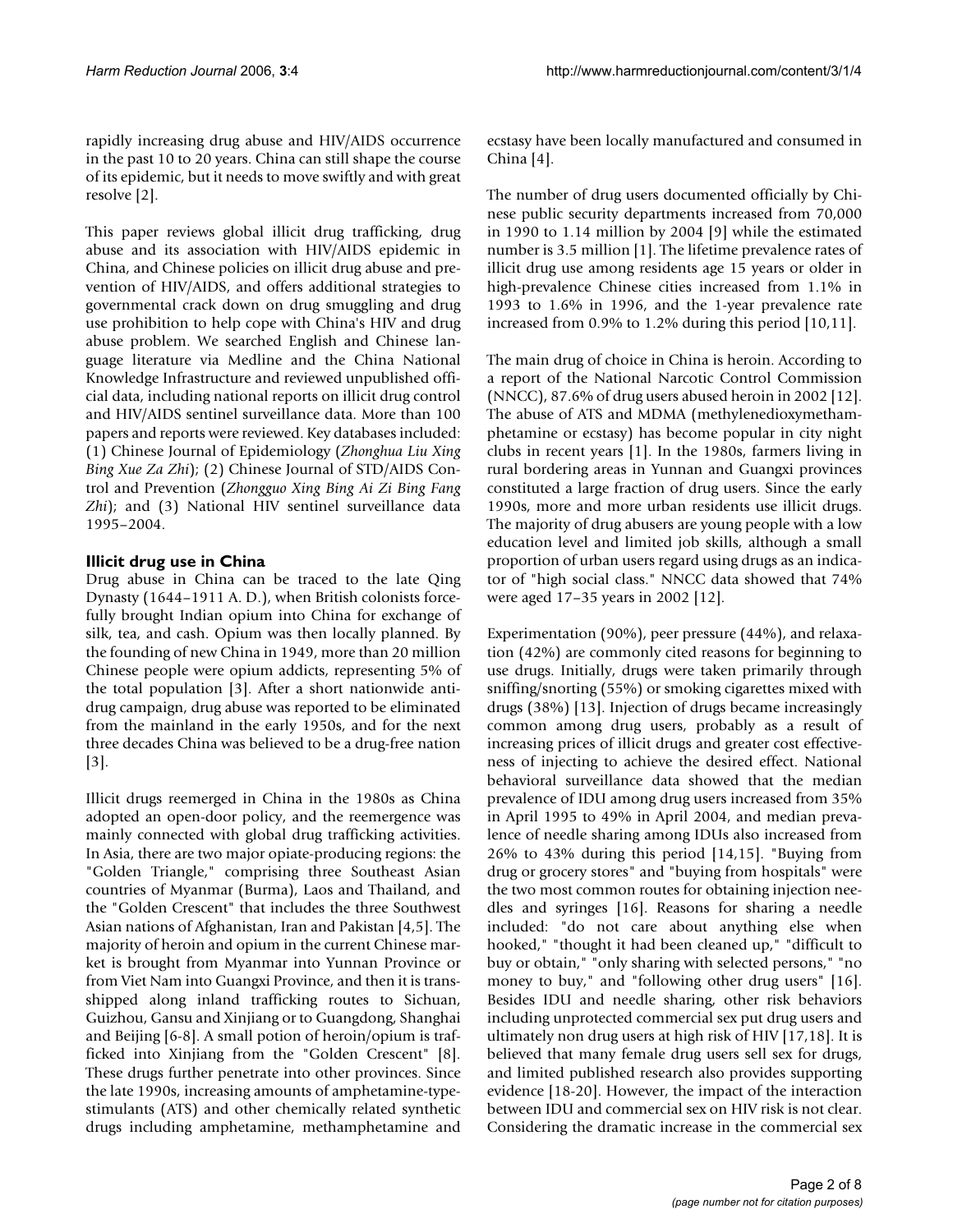industry in China, and the potential bridging role of those with dual risk behaviors in transmitting HIV from high risk groups to the general population, research on the interaction of IDU and commercial sex should be given high priority.

# **HIV/AIDS epidemic and its association with IDU in China**

Since the first AIDS case was detected in 1985 [21], China has cumulatively reported about 100,000 HIV infections by 2004 [22]. Thus far, the HIV/AIDS epidemic is mainly concentrated in specific geographical areas and sub-group populations [23]. IDU has been the largest contributor to the reported epidemic since 1989, when the first HIV outbreak among IDUs was observed in Ruili City of Yunnan Province bordering with Myanmar [24]. All 31 provinces, autonomous regions and municipalities on mainland China reported HIV infections among IDUs by 2002, and 42% of infections in China were estimated to be due to IDU by 2004 [22].

In 1995, only one out of 8 national sentinel sites for IDU detected HIV infections. The detected prevalence was 0.02% [14]. By 1997, 3 out of 22 sites detected positives, and the average prevalence increased to 6.6%. After that, national average HIV prevalence among IDUs varied between 5.4% and 8.2% [15,22]. However, dramatic geographic differences in HIV prevalence have been observed. Yunnan and Xinjiang provinces have the most severe HIV infection rates among IDUs. Other provinces along or close to drug trafficking roads, such as Guangxi, Sichuan, Guizhou, Hunan, and Jiangxi, have moderate epidemics [25]. HIV began to spread rapidly in Yunnan province in the late 1980s and early 1990s [26]. High prevalence among IDUs was first detected in 1998 in Urumqi City (28.8%) and in Yining City (82.2%) of Xinjiang Province and later on in selected sentinel sites for IDU in other provinces [27]. These include Guangxi (>10%, 1998 sentinel data), Jiangxi (14.5%, 2000), Sichuan (16–20%, 2002), Guizhou (17–19%, 2002), and Hunan (15–20%, 2003) [23]. In 2004, 75% of HIV national sentinel sites for IDU detected HIV infection. More than 20% of HIV prevalence was reported in selected sites in Xinjiang, Sichuan, Guizhou, Guangxi and Hunan [22]. Official HIV prevalence rates in other geographic areas remain <10%; these reports may reflect reality or may be due to failure in detection.

At least 7 HIV-1 subtypes (A, B/B', C, D, E, F, and G), and 3 major circulating recombinant forms (CRF01\_AE, CRF07\_BC, and CRF08\_BC) have spread in China [28- 31]. However, the most prevalent HIV-1 strains are subtype B' (44%), C (29%, usually CRF08\_BC) and CRF01\_AE  $(13%)$  [30]. Subtype C and B'/B are the main subtypes among IDUs [30,32]. Co-circulating of multiple subtypes of HIV-1 in China implies the possibility of interclade recombination. Characterization of genetic variability of HIV-1 may help track the epidemic, generate subtype-specific immunological reagents, develop vaccines, and choose antiretroviral therapy regimens.

# **Chinese policies on illicit drug control and related HIV/AIDS prevention**

Drug trafficking and abuse are illegal in China. Offenders may be sentenced to prison if smuggling 10 grams or more of heroin and could receive the death penalty for smuggling more than 50 gram of heroin. In 1990, the "Regulations on Prohibition Against Narcotics" were enacted with three levels of penalty to be applied to drug users. First-time offenders may be fined and/or allowed to go to voluntary detoxification centers, where they receive 10-day methadone treatment managed by the Ministry of Public Health. The cost of treatment is about 2,000 to 5,000 Chinese yuan – a cost considered expensive for many drug users and their families. If drug users who have gone through a voluntary detoxification program are caught again using drugs, they are sent to compulsory rehabilitation centers (CRC) administered by the Ministry of Public Security for 6 to 12 months. Drug users who relapse users after going through CRC are sent to reeducation-through-labor-centers (RELC) administered by the Justice Department for two to three years [33].

In Chinese history, drug abuse and prostitution have been considered "social evils." The Chinese government typically takes "crackdown" measures and tries to eradicate these phenomena. China did achieve a success story in the 1950s. Illicit drug abuse and prostitution were eradicated through national anti-drug and anti-prostitution campaigns [3,34]. However, this success has not been repeated in the past two decades. One possible explanation is that China has expanded its market economy and opened further to the outside world. Under this situation, it seems impossible to completely stem manufacture of highly profitable illicit drugs and import of drugs along China's long porous land borders with drug-producing countries.

Currently, the Chinese government adopts more pragmatic policies and takes measures targeting both the root and surface of the drug abuse problem. The measures targeting the root include continuously cracking down on drug smuggling activities and discouraging new users through anti-drug education campaigns. The Chinese government actively seeks to collaborate with neighboring countries to prevent drug smuggling across borders and to help Myanmar, for example, to reduce opium poppy cultivation by replacing with crop plantation. Chinese mass media have increased anti-drug education to the general population. Anti-drug education has been included in the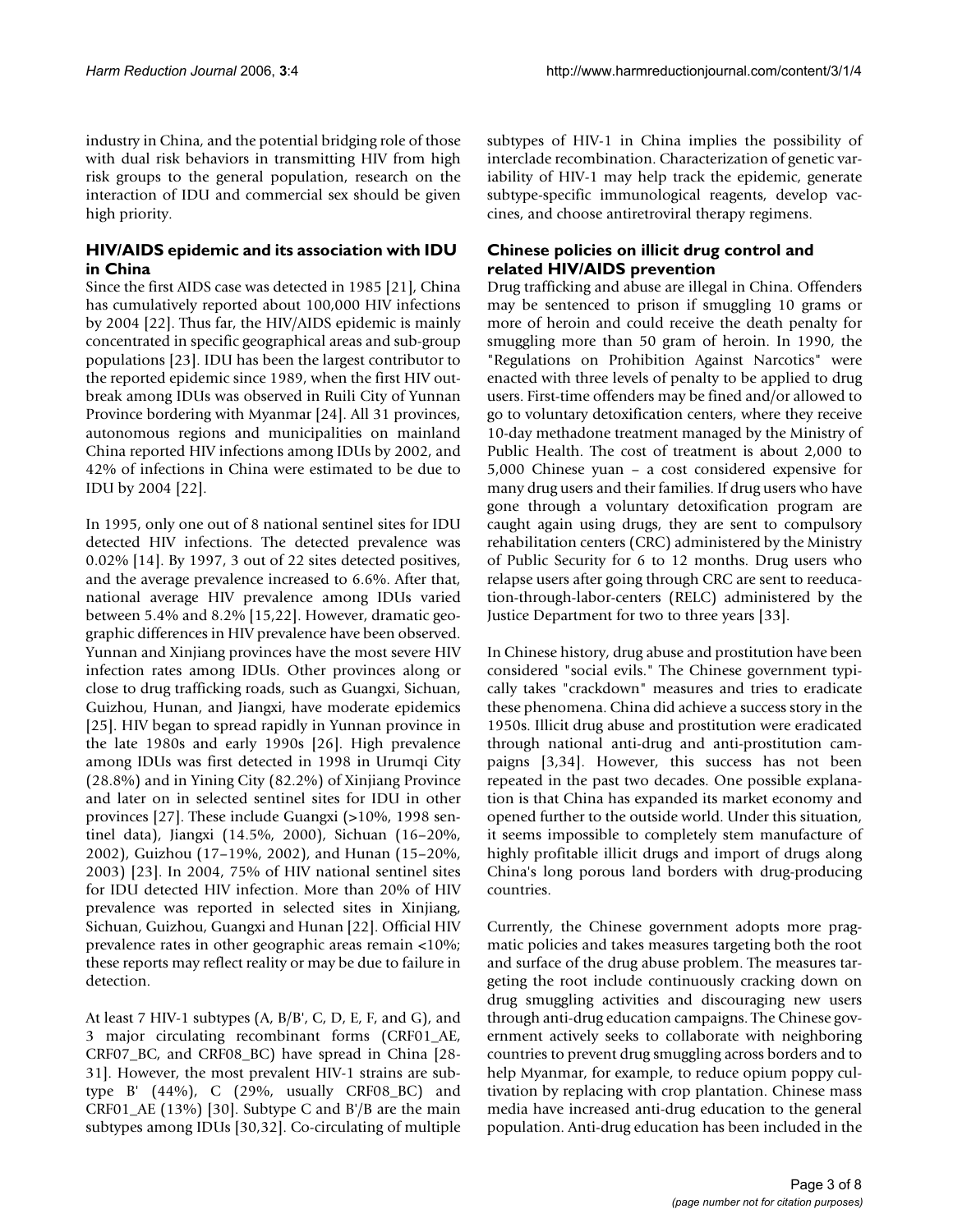curricula for primary and secondary school students [9]. The measures targeting the surface include providing drug detoxification and harm reduction services to drug users. China has about 300 voluntary detoxification clinics, 700 CRC, and 200 RELC. Each can accommodate 100 to 3,000 patients [9]. Both western medications and traditional Chinese medicines are used for detoxification, and community therapy has been provided in some heavily affected areas since the late 1990s [9]. The National Working Group for Community-based Methadone Maintenance Therapy was established collectively by the Ministry of Health, the Ministry of Public Security, and the State Food and Drug Administration. Guidelines for methadone maintenance therapy and needle exchange programs were enacted in early 2004. By the end of 2004, there were 34 methadone substitution therapy clinics and 90 clean needle exchange service points across the country [35,36]. The methadone program will be expanded to about 1,000 sites and treat 200,000 drug users over the next 5 years [35].

# **Conclusions and recommendations**

Whether or not China can shun a generalized epidemic of HIV/AIDS may be largely dependent on how China deals with IDU risk factors and breaks the bridge between IDU and heterosexual transmission. Past experience in China suggests that solely cracking down on drug smuggling and prohibiting drug use can not prevent or solve all illicit drug related problems in the era of globalization. Governmental support, harm reduction programs, voluntary counseling and testing, and utilization of non-governmental organizations are recommended.

## *Strengthening government's leadership at both central and local levels*

China has a strong central government. Without government support, it would be not imaginable to achieve success in the campaigns against drug use and the spread of HIV/AIDS. Since the late 1990s, the Chinese central government has stepped up HIV/AIDS control efforts, including setting out national policy framework for responding to HIV/AIDS, increasing funding inputs, expanding collaborations with international organizations. The Chinese National Medium-and-Long-Term Strategic Plan for AIDS Prevention and Control (1998–2010) was formulated in 1998 and set one goal that "by 2002, health education on preventing HIV/AIDS and STDs should be carried out at all detoxification centers and re-education centers as well as in 80% of jails..." [37]. The Action Plan (2001–2005) calls for creating "drug-free communities" through drug prohibition education and drug detoxification activities, together with active promotion of healthy life styles and behaviors and harm reduction for drug users.

On the other hand, there is substantial autonomy at provincial level in some areas. Responses to drug use and HIV/AIDS epidemic vary significantly at provincial and lower administrative levels. For example, Yunnan and Guangxi provinces have done far more than other provinces in supporting, implementing, and advocating for harm reduction interventions for IDUs. Some local governments are not fully motivated to confront drug abuse and HIV/AIDS problems. Some government leaders still ignore or even cover up these problems. They are far more interested in economic growth than HIV/AIDS control and wish for their administrative areas to become "economy provinces" or "economy cities" rather than "AIDS provinces" or "AIDS cities," which is believed to be helpful for their career promotion. Advocacy to and support from government leaders at all administrative levels for harm reduction and community-based prevention are needed.

## *Scaling up methadone substitution and needle exchange programs*

Harm reduction includes many strategies, such as methadone maintenance, needle exchange, dispensing other drugs, and outreach services [38]. Harm reduction has been a controversial issue as compared to abstinencebased philosophies [39,40]. Harm reduction seems to encourage tolerance of social phenomena that are undesirable and hazardous and that may result in social turpitude. Instead, abstinence is considered to be the proper way to address drug problems [39]. In the United States, law and policy restrict the use of federal funds in supporting needle and injection equipment distribution projects. However, many studies refute the concern that access to sterile syringes is an endorsement of IDU and is likely to result in increases in injection and initiation of injection [41,42]. Harm reduction projects in China are in the pilot phases. Some scholars and health officials still have similar concerns as in some Western countries. They believe that needle exchange services may send a wrong signal of encouraging drug abuse to drug users and the public, and they consider methadone substitution unethical because it uses one drug to replace another drug [43]. As drug use and HIV/AIDS spread rapidly across the country, it is urgent to find supporting domestic evidence that harm reduction will reduce HIV transmission by evaluating harm reduction projects and ultimately scaling up harm reduction efforts.

It is easy to access sterile needles and syringes in urban areas of China because they are legally sold and available at pharmacies and medical clinics [16,44]. However, many drug users live in rural areas; in addition, drug users may share needles and syringes because they can not buy them during night time or do not have money to buy them [16]. Methadone is orally administered, and metha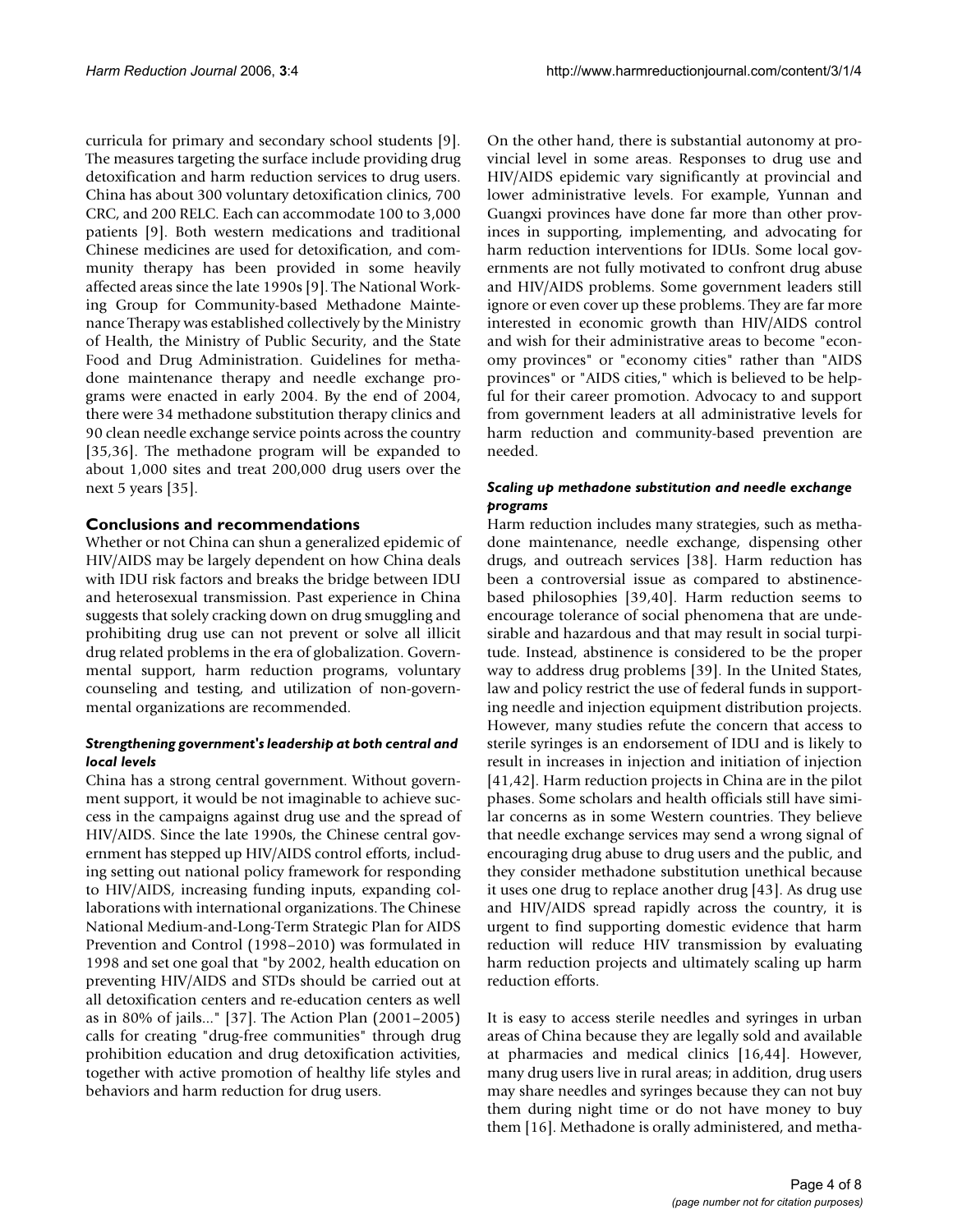done substitution can reduce injection and needle sharing of opiate drug addicts. But methadone maintenance therapy is costly and requires drug users to attend clinics on a regular basis. Therefore, methadone substitution and needle exchange services should be made available and affordable at convenient times and in both urban and rural settings, especially in the communities with heavy drug use.

In addition to cost and availability, other factors might also affect acceptability of methadone maintenance therapy, such as concerns about the safety and efficacy of the therapy [45]. Greater retention in treatment has been found to result in greater decreases in drug use, criminal activity, and unemployment [46]. The length of drug treatment has a positive association with better post-treatment outcome [46]. However, limited experience with methadone maintenance therapy (MMT) in China shows a high rate of dropouts. International studies have shown that motivational enhancement therapy or motivational interviewing enhances treatment initiation, retention and outcomes in MMT program [47,48], and adding behavioral intervention components into MMT programs increases abstinence and reduces HIV risk behaviors [49]. Policy-oriented operational research is needed in China to better understand how to increase the effectiveness of MMT and other harm reduction interventions in the Chinese context.

There are still persistent conflicts in the policy and legal landscape. The central government has given explicit support to harm reduction, for example, as stated in the Medium- and Long-Term Strategic Plan and the Action Plan. Some programs have been implemented successfully [36,50,51]. However, in China, as in many other countries, public health and public security authorities frequently approach drug abuse from different perspectives, leading to conflicting approaches at local levels. The crackdown philosophy and detention of drug users in China reflect inconsistent interpretations of "harm reduction" and present a challenge to public health officials in implementing methadone substitution and needleexchange programs [52]. Drug users may be reluctant to participate in these programs due to fear of being caught by police officers [50]. It might be impossible to completely solve the dilemma in the near future, but this conflict is expected to gradually reduce for the following reasons. First, Chinese national policies for HIV prevention and control have become much more pragmatic in the past years. MMT and needle exchange programs were almost unimaginable several years ago, but now they are ready to be expanded across the country. We expect that the open policy trend will continue as the Chinese economy is increasingly merged with international markets, and this trend will favor harm reduction programs. Furthermore, China's centralized government may achieve an advantage in promoting public health policies if these policies are believed to be correct. Second, inter-agency coordination on public health crisis has been enhanced at both central and local governmental levels since SARS outbreak in 2003, which reduces potential conflict of public health policies. Public health workers should provide policy advocacy to public security authorities and help them change their traditional norms about illicit drug control and obtain their supports for harm reduction. Third, operational research is needed to provide evidence on the benefits of harm reduction programs and convince policy enforcers and lead to revision of unfavorable policy components.

# *HIV voluntary counseling and testing*

HIV voluntary counseling and testing (VCT) is often considered the first step for initiating prevention and/or therapy. One of the strategies for addressing the AIDS epidemic is to give people an opportunity to know their HIV status so that they can take precautions to avoid further spread and receive early therapy if they are infected [53,54]. However, even in developed countries, many atrisk people do not take VCT. A national British survey in 2000 showed that only one-third of IDUs had VCT in the past 5 years [55]. About one-fourth of the 0.8 to 0.9 million infected people in the United States remain unaware that they are HIV positive [54]. In China, there is a large discrepancy between reported (about 100,000) and estimated (about 1 million) cumulative HIV/AIDS cases thus far. Many at-risk individuals do not seek out standard HIV counseling and testing services. The stigma associated with drug use and HIV/AIDS and fear of arrest or knowing a positive result can be major barriers to access to VCT. A survey among 840 pregnant women and 780 health professionals in Yunnan Province – an epicenter of the HIV/ AIDS epidemic in China – found prevalent negative attitudes toward HIV/AIDS. Twenty-three percent of health professionals and 45% of pregnant women thought HIV was a disease of "low class and illegal" people; 48% of health professionals and 59% of pregnant women thought that HIV positive individuals should not be allowed to get married; and 30% of the health professionals were not willing to treat an HIV-positive individual [56]. Cost of traditional VCT, low awareness of risk factors for HIV infection, distance, and inconvenience in time also may prevent access to VCT. Possible solutions include development of outreach programs to offer anonymous testing and counseling to those at heightened risk of HIV infection and adoption of new technologies such as rapid saliva testing and counseling strategies to improve the outreach and efficacy of programs.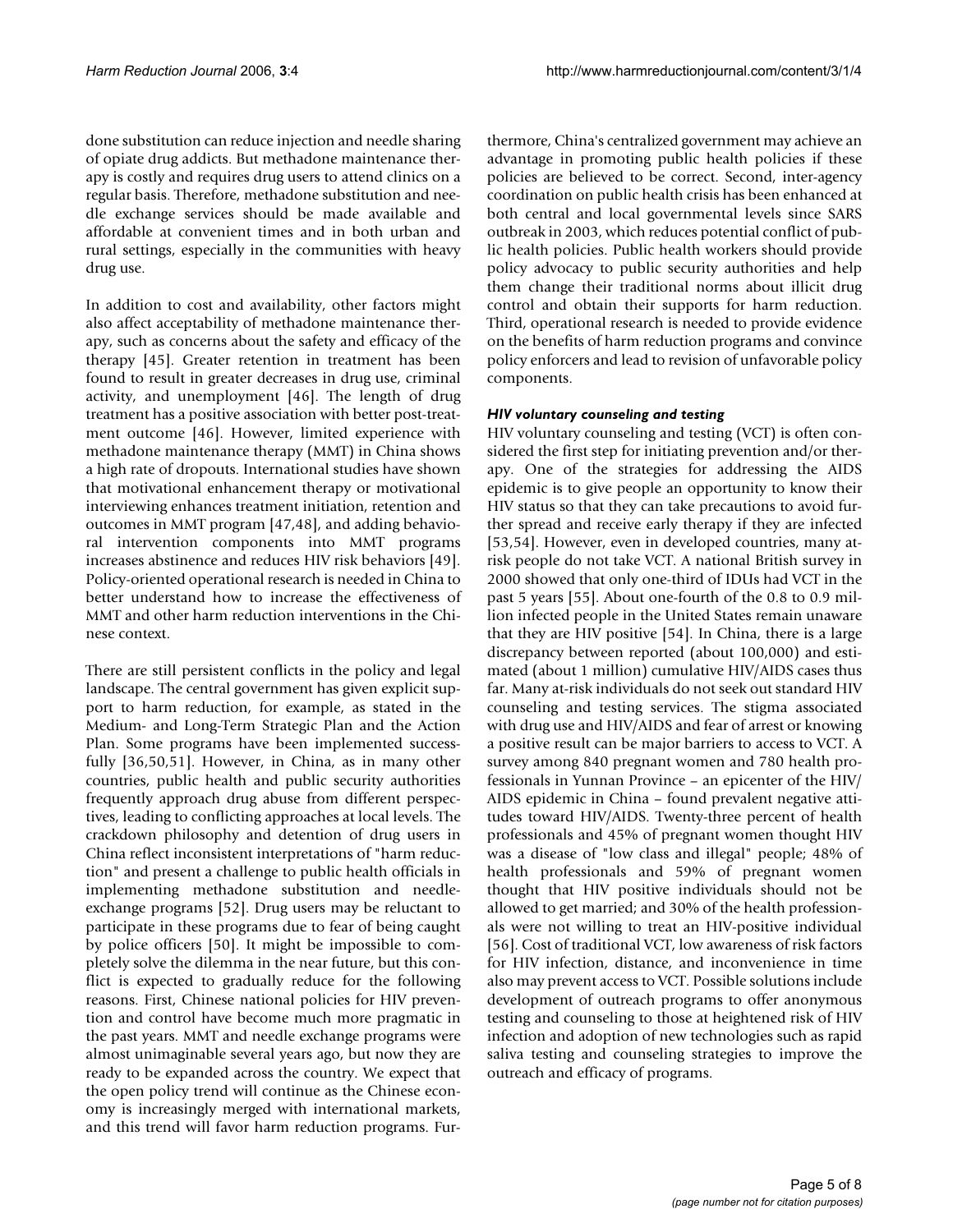### *Outreach and non-governmental organizations*

Non-governmental organizations (NGO) can play a critical role in the delivery of HIV prevention services and other assistance to persons living with AIDS. The flexibility of NGOs enables them to respond quickly to fill in gaps in health care and social services. NGOs can do what government agencies cannot do or are not willing to do – for example, reaching out without perceived threat to IDUs and other marginalized sub-groups whose behaviors are often stigmatized and also put them at higher risk of HIV/AIDS. A recent survey of 29 NGOs in Central and Eastern Europe showed that most NGOs targeted injection drug users; provided needle exchange and HIV prevention peer education; and delivered AIDS presentations and distributed educational materials [57]. In Africa, where the main transmission occurs via heterosexual activity, NGOs are most likely to direct their attention to the general public and to youth; they provide peer-education or community outreach [58]. In both Thailand and Brazil, where success has been observed in controlling the HIV/AIDS epidemic or reducing AIDS mortality, NGO are believed to play a key role, but their programs lack rigorous and systemic evaluation [59,60]. NGOs often face several difficulties: lack of financial resources [57,58]; lack of communications with governmental organizations [61]; governmental indifference or opposition; and AIDSrelated stigma [57].

China has large number of government organized NGOs (GONGOs), including Family Planning Associations, Women's Federation, Red Cross, Youth League, trade unions, and diverse academic associations. The members in these GONGOs have formal positions in governmental organizations while they volunteer at GONGOs. The "true" NGO that has no relationship to the government is just emerging in China. More and more of existing Chinese GONGOs are getting involved in sexually transmitted disease/AIDS prevention. Since the 1990s, the Chinese government has encouraged them to participate in HIV/ AIDS control. These government-sponsored NGOs support HIV/AIDS education and academic publications and participate in AIDS research and education with foreign governmental and non-governmental partners, and they can serve as a powerful aid to the Chinese government to achieve the goal of stopping further spread of drug use and HIV/AIDS epidemic.

In spite of its potential for greatly contributing HIV prevention in China, there is little literature in this area. An exception is a recent study (Chen and Liao, 2005) of a Women Federation's HIV prevention program in south China. The study showed that the Women Federation was able to deliver a culturally oriented, multi-level intervention program targeted at female drug users. The data also indicated that the program was successfully in increasing knowledge about HIV/AIDS, increasing condom use, and decreasing needle and syringe sharing among the female drug users in the project. Studies which systematically evaluate the implementation and effectiveness of NGO based intervention programs are greatly needed in the future.

# **List of abbreviations**

ATS – Amphetamine-type-stimulants

CRC – compulsory rehabilitation centers

GONGO – government organized non-governmental organization

HIV – human immunodeficiency virus

IDU – injection drug use

MDMA – methylenedioxymethamphetamine

MMT – methadone maintenance therapy

NNCC – National Narcotic Control Commission of China,

NGO – non-governmental organization

RELC – reeducation-through-labor-center

VCT – voluntary counseling and testing

## **Competing interests**

The author(s) declare that they have no competing interests.

## **Authors' contributions**

HZQ and JES conceived of the study and wrote the first draft of the manuscript, HZQ, HTC and YHR collected the data, and all authors participated in the data interpretation and manuscript revisions.

#### **Acknowledgements**

The authors are grateful for Susan Chandler's assistance in the preparation of this manuscript.

#### **References**

- 1. Kulsudjarit K: **[Drug problem in southeast and southwest Asia.](http://www.ncbi.nlm.nih.gov/entrez/query.fcgi?cmd=Retrieve&db=PubMed&dopt=Abstract&list_uids=15542748)** *Ann N Y Acad Sci* 2004, **1025:**446-457.
- 2. UNAIDS: *AIDS Epidemic Update December 2005* Geneva, Switzerland: Joint United Nations Programme on HIV/AIDS (UNAIDS); 2005.
- 3. McCoy CB, McCoy HV, Lai S, Yu Z, Wang X, Meng J: **[Reawakening](http://www.ncbi.nlm.nih.gov/entrez/query.fcgi?cmd=Retrieve&db=PubMed&dopt=Abstract&list_uids=11305354) [the dragon: changing patterns of opiate use in Asia, with par](http://www.ncbi.nlm.nih.gov/entrez/query.fcgi?cmd=Retrieve&db=PubMed&dopt=Abstract&list_uids=11305354)[ticular emphasis on China's Yunnan province.](http://www.ncbi.nlm.nih.gov/entrez/query.fcgi?cmd=Retrieve&db=PubMed&dopt=Abstract&list_uids=11305354)** *Subst Use Misuse* 2001, **36:**49-69.
- 4. United Nations Office on Drugs and Crime: **Global illicit drug trends 2003.** [\[http://www.unodc.org\]](http://www.unodc.org).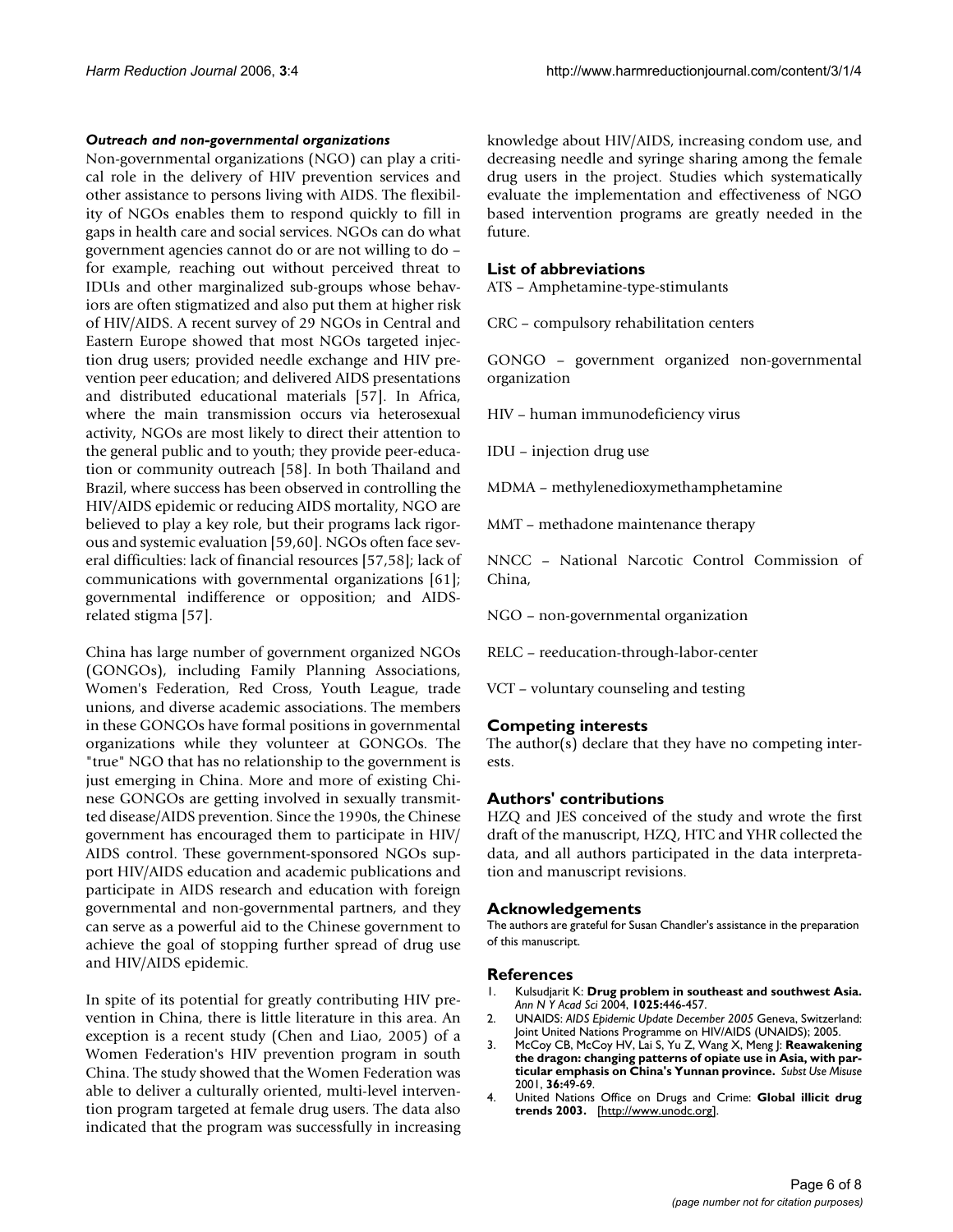- 5. Central Intelligence Agency (CIA): **The World Factbook: Field Listing-Illicit drugs.** [[http://www.cia.gov/cia/publications/factbook/](http://www.cia.gov/cia/publications/factbook/fields/2086.html) [fields/2086.html](http://www.cia.gov/cia/publications/factbook/fields/2086.html)].
- 6. Yu XF, Chen J, Shao Y, Beyrer C, Lai S: **[Two subtypes of HIV-1](http://www.ncbi.nlm.nih.gov/entrez/query.fcgi?cmd=Retrieve&db=PubMed&dopt=Abstract&list_uids=9643749) [among injection-drug users in southern China.](http://www.ncbi.nlm.nih.gov/entrez/query.fcgi?cmd=Retrieve&db=PubMed&dopt=Abstract&list_uids=9643749)** *Lancet* 1998, **351:**1250.
- 7. Beyrer C, Razak MH, Lisam K, Chen J, Lui W, Yu XF: **[Overland her](http://www.ncbi.nlm.nih.gov/entrez/query.fcgi?cmd=Retrieve&db=PubMed&dopt=Abstract&list_uids=10714570)[oin trafficking routes and HIV-1 spread in south and south](http://www.ncbi.nlm.nih.gov/entrez/query.fcgi?cmd=Retrieve&db=PubMed&dopt=Abstract&list_uids=10714570)[east Asia.](http://www.ncbi.nlm.nih.gov/entrez/query.fcgi?cmd=Retrieve&db=PubMed&dopt=Abstract&list_uids=10714570)** *AIDS* 2000, **14:**75-83.
- 8. Geography and Opium: **Les itineraries majeurs du nartotrafic en Asie en 2000.** [\[http://www.pa-chouvy.org/indexarticles.html\]](http://www.pa-chouvy.org/indexarticles.html).
- 9. Chu TX, Levy JA: **[Injection drug use and HIV/AIDS transmis](http://www.ncbi.nlm.nih.gov/entrez/query.fcgi?cmd=Retrieve&db=PubMed&dopt=Abstract&list_uids=16354561)[sion in China.](http://www.ncbi.nlm.nih.gov/entrez/query.fcgi?cmd=Retrieve&db=PubMed&dopt=Abstract&list_uids=16354561)** *Cell Res* 2005, **15:**865-9.
- 10. Xiao S, Hao W, Young D: **[Epidemiological survey on illicit drug use in five high prevalence areas in China. Part I: demographics and prevalence rates].** *Zhongguo Jing Sheng Wei Sheng Za Zhi* 1996, **10:**278-280.
- 11. Hao W, Xiao S, Liu T, Young D, Chen S, Zhang D, *et al.*: **[The second](http://www.ncbi.nlm.nih.gov/entrez/query.fcgi?cmd=Retrieve&db=PubMed&dopt=Abstract&list_uids=12359035) [National Epidemiological Survey on illicit drug use at six](http://www.ncbi.nlm.nih.gov/entrez/query.fcgi?cmd=Retrieve&db=PubMed&dopt=Abstract&list_uids=12359035) high-prevalence areas in China: prevalence rates and use [patterns.](http://www.ncbi.nlm.nih.gov/entrez/query.fcgi?cmd=Retrieve&db=PubMed&dopt=Abstract&list_uids=12359035)** *Addiction* 2002, **97:**1305-1315.
- 12. China National Narcotics Control Commission (NNCC): *Annual report on drug control in China* Beijing, China: Office of NNCC; 2002.
- 13. Li X, Zhou Y, Stanton B: **[Illicit drug initiation among institution](http://www.ncbi.nlm.nih.gov/entrez/query.fcgi?cmd=Retrieve&db=PubMed&dopt=Abstract&list_uids=12033658)[alized drug users in China.](http://www.ncbi.nlm.nih.gov/entrez/query.fcgi?cmd=Retrieve&db=PubMed&dopt=Abstract&list_uids=12033658)** *Addiction* 2002, **97:**575-582.
- 14. Ministry of Health of China (MOH), National Center for AIDS Prevention and Control (NCAIDS) and Collaboration Group for National HIV Sentinel Surveillance Program: **[Set up of national sentinel surveillance of HIV infection in China and its report in 1995].** *Zhongguo Xing Bing Ai Zi Bing Fang Zhi* 1996, **2:**193-197.
- 15. China State Council AIDS Working Committee Office and UN Theme Group on HIV/AIDS in China: *A joint assessment of HIV/AIDS prevention, treatment and care in China* . 1 December 2004
- 16. Liu ZM, Cao JQ, Liu XX, Lian Z, Zhao CZ, Zhao D, *et al.*: **[Epidemiological study on the high risk factors of HIV/AIDS among drug abusers in Sichuan and Yunnan provinces].** *Zhongguo Yao Wu Yi Lai Za Zhi* 2003, **12:**204-214.
- 17. Li X, Stanton B, Zhou Y: **Injection drug user and unprotected sex among institutionalized drug users in China.** *J Drug Issues* 2000, **03:**663-674.
- 18. Wang Q, Lin G: **Sex exchange and HIV-related risk behaviors among female heroin users in China.** *J Drug Issues* 2003, **01:**119-132.
- 19. Qian H, Zhao P, Jiang Y, Shen X: **Demographic profile and HIV risk behaviors among female drug users in Shanghai [Abstract 23576].** *Geneva: 12th World AIDS Conference, June 28 – July 3, 1998* .
- 20. Lau JT, Feng T, Lin X, Wang Q, Tsui HY: **[Needle sharing and sex](http://www.ncbi.nlm.nih.gov/entrez/query.fcgi?cmd=Retrieve&db=PubMed&dopt=Abstract&list_uids=15763712)[related risk behaviours among drug users in Shenzhen, a city](http://www.ncbi.nlm.nih.gov/entrez/query.fcgi?cmd=Retrieve&db=PubMed&dopt=Abstract&list_uids=15763712) [in Guangdong, southern China.](http://www.ncbi.nlm.nih.gov/entrez/query.fcgi?cmd=Retrieve&db=PubMed&dopt=Abstract&list_uids=15763712)** *AIDS Care* 2005, **17:**166-181.
- 21. Zeng Y: **[\[Isolation of human immunodeficiency virus from](http://www.ncbi.nlm.nih.gov/entrez/query.fcgi?cmd=Retrieve&db=PubMed&dopt=Abstract&list_uids=3064916) [AIDS patient\].](http://www.ncbi.nlm.nih.gov/entrez/query.fcgi?cmd=Retrieve&db=PubMed&dopt=Abstract&list_uids=3064916)** *Zhonghua Liu Xing Bing Xue Za Zhi* 1988, **9:**135-137.
- 22. Chinese Center for Disease Control and Prevention: **National Sentinel Surveillance Report of HIV Infection, 2004.** .
- Qian HZ, Vermund SH, Wang N: [Risk of HIV/AIDS in China: sub](http://www.ncbi.nlm.nih.gov/entrez/query.fcgi?cmd=Retrieve&db=PubMed&dopt=Abstract&list_uids=16326842)**[populations of special importance.](http://www.ncbi.nlm.nih.gov/entrez/query.fcgi?cmd=Retrieve&db=PubMed&dopt=Abstract&list_uids=16326842)** *Sex Transm Infect* 2005, **81:**442-447.
- 24. Ma Y, Li ZZ, Zhao SD: **HIV was first discovered among IDUs in China.** *Zhonghua Liu Xing Bing Xue Za Zhi* 1990, **11:**184-185.
- 25. Cohen |: **[HIV/AIDS in China. Poised for takeoff?](http://www.ncbi.nlm.nih.gov/entrez/query.fcgi?cmd=Retrieve&db=PubMed&dopt=Abstract&list_uids=15178777)** Science 2004, **304:**1430-1432.
- 26. Zheng X, Tian C, Choi KH, Zhang J, Cheng H, Yang X, *et al.*: **[Inject](http://www.ncbi.nlm.nih.gov/entrez/query.fcgi?cmd=Retrieve&db=PubMed&dopt=Abstract&list_uids=7986413)[ing drug use and HIV infection in southwest China.](http://www.ncbi.nlm.nih.gov/entrez/query.fcgi?cmd=Retrieve&db=PubMed&dopt=Abstract&list_uids=7986413)** *AIDS* 1994, **8:**1141-1147.
- 27. Ministry of Health of China (MOH), National Center for AIDS Prevention and Control (NCAIDS), Collaboration Group for National HIV Sentinel Surveillance Program: **[National sentinel surveillance of HIV infection in 2000].** *Zhongguo Xing Bing Ai Zi Bing Fang Zhi* 2001:192-194.
- 28. Weniger BG, Takebe Y, Ou CY, Yamazaki S: **The molecular epidemiology of HIV in Asia.** *AIDS* 1994:13-28.
- 29. Yan YS, Chen K, Zheng ZS: **[Confirmation of first HIV-2 infection in China].** *Zhongguo Xing Bing Ai Zi Bing Fang Zhi* 2000, **6:**16.
- 30. Zhong P, Kang L, Pan Q, Konings F, Burda S, Ma L, *et al.*: **[Identifica](http://www.ncbi.nlm.nih.gov/entrez/query.fcgi?cmd=Retrieve&db=PubMed&dopt=Abstract&list_uids=14501800)[tion and distribution of HIV type 1 genetic diversity and pro-](http://www.ncbi.nlm.nih.gov/entrez/query.fcgi?cmd=Retrieve&db=PubMed&dopt=Abstract&list_uids=14501800)**

**[tease inhibitor resistance-associated mutations in Shanghai,](http://www.ncbi.nlm.nih.gov/entrez/query.fcgi?cmd=Retrieve&db=PubMed&dopt=Abstract&list_uids=14501800) [P. R. China.](http://www.ncbi.nlm.nih.gov/entrez/query.fcgi?cmd=Retrieve&db=PubMed&dopt=Abstract&list_uids=14501800)** *J Acquir Immune Defic Syndr* 2003, **34:**91-101.

- 31. Laeyendecker O, Zhang GW, Quinn TC, Garten R, Ray SC, Lai S, *et al.*: **[Molecular epidemiology of HIV-1 subtypes in southern](http://www.ncbi.nlm.nih.gov/entrez/query.fcgi?cmd=Retrieve&db=PubMed&dopt=Abstract&list_uids=15735457) [China.](http://www.ncbi.nlm.nih.gov/entrez/query.fcgi?cmd=Retrieve&db=PubMed&dopt=Abstract&list_uids=15735457)** *J Acquir Immune Defic Syndr* 2005, **38:**356-362.
- 32. Piyasirisilp S, McCutchan FE, Carr JK, Sanders-Buell E, Liu W, Chen J, *et al.*: **[A recent outbreak of human immunodeficiency virus](http://www.ncbi.nlm.nih.gov/entrez/query.fcgi?cmd=Retrieve&db=PubMed&dopt=Abstract&list_uids=11070028) [type 1 infection in southern China was initiated by two highly](http://www.ncbi.nlm.nih.gov/entrez/query.fcgi?cmd=Retrieve&db=PubMed&dopt=Abstract&list_uids=11070028) homogeneous, geographically separated strains, circulating [recombinant form AE and a novel BC recombinant.](http://www.ncbi.nlm.nih.gov/entrez/query.fcgi?cmd=Retrieve&db=PubMed&dopt=Abstract&list_uids=11070028)** *J Virol* 2000, **74:**11286-11295.
- 33. Zhao B, Li X: *Studies in drug-related crime* Beijing: Chinese People's University Press; 1993.
- 34. Cohen MS, Henderson GE, Aiello P, Zheng H: **[Successful eradica](http://www.ncbi.nlm.nih.gov/entrez/query.fcgi?cmd=Retrieve&db=PubMed&dopt=Abstract&list_uids=8843252)[tion of sexually transmitted diseases in the People's Republic](http://www.ncbi.nlm.nih.gov/entrez/query.fcgi?cmd=Retrieve&db=PubMed&dopt=Abstract&list_uids=8843252) [of China: implications for the 21st century.](http://www.ncbi.nlm.nih.gov/entrez/query.fcgi?cmd=Retrieve&db=PubMed&dopt=Abstract&list_uids=8843252)** *J Infect Dis* 1996, **174(Suppl 2):**S223-S229.
- 35. Chang AL: **China will open 1,000 methadone maintenance therapy clinics within five years.** [<http://www.chinaids.org.cn>].
- 36. Lin P, Fan ZF, Yang F, Wu ZY, Wang Y, Liu YY, *et al.*: **[\[Evaluation of](http://www.ncbi.nlm.nih.gov/entrez/query.fcgi?cmd=Retrieve&db=PubMed&dopt=Abstract&list_uids=15498241) [a pilot study on needle and syringe exchange program](http://www.ncbi.nlm.nih.gov/entrez/query.fcgi?cmd=Retrieve&db=PubMed&dopt=Abstract&list_uids=15498241) among injecting drug users in a community in Guangdong, [China\].](http://www.ncbi.nlm.nih.gov/entrez/query.fcgi?cmd=Retrieve&db=PubMed&dopt=Abstract&list_uids=15498241)** *Zhonghua Yu Fang Yi Xue Za Zhi* 2004, **38:**305-308.
- 37. Chinese Ministry of Health, State Development Planning Commission, Ministry of Sciences and Technology, and Ministry of Finance: *Chinese National Medium-and Long-Term Strategic Plan for HIV/AIDS Prevention and Control (1998–2010)* .
- 38. Hilton BA, Thompson R, Moore-Dempsey L, Janzen RG: [Harm](http://www.ncbi.nlm.nih.gov/entrez/query.fcgi?cmd=Retrieve&db=PubMed&dopt=Abstract&list_uids=11251723) **[reduction theories and strategies for control of human](http://www.ncbi.nlm.nih.gov/entrez/query.fcgi?cmd=Retrieve&db=PubMed&dopt=Abstract&list_uids=11251723) [immunodeficiency virus: a review of the literature.](http://www.ncbi.nlm.nih.gov/entrez/query.fcgi?cmd=Retrieve&db=PubMed&dopt=Abstract&list_uids=11251723)** *J Adv Nurs* 2001, **33:**357-370.
- 39. DuPont RL, Voth EA: **[Drug legalization, harm reduction, and](http://www.ncbi.nlm.nih.gov/entrez/query.fcgi?cmd=Retrieve&db=PubMed&dopt=Abstract&list_uids=7639447) [drug policy.](http://www.ncbi.nlm.nih.gov/entrez/query.fcgi?cmd=Retrieve&db=PubMed&dopt=Abstract&list_uids=7639447)** *Ann Intern Med* 1995, **123:**461-465.
- 40. Singer M: **[Needle exchange and AIDS prevention: controver](http://www.ncbi.nlm.nih.gov/entrez/query.fcgi?cmd=Retrieve&db=PubMed&dopt=Abstract&list_uids=9458665)[sies, policies and research.](http://www.ncbi.nlm.nih.gov/entrez/query.fcgi?cmd=Retrieve&db=PubMed&dopt=Abstract&list_uids=9458665)** *Med Anthropol* 1997, **18:**1-12.
- 41. Doherty MC, Junge B, Rathouz P, Garfein RS, Riley E, Vlahov D: **[The](http://www.ncbi.nlm.nih.gov/entrez/query.fcgi?cmd=Retrieve&db=PubMed&dopt=Abstract&list_uids=10846512) [effect of a needle exchange program on numbers of dis](http://www.ncbi.nlm.nih.gov/entrez/query.fcgi?cmd=Retrieve&db=PubMed&dopt=Abstract&list_uids=10846512)[carded needles: a 2-year follow-up.](http://www.ncbi.nlm.nih.gov/entrez/query.fcgi?cmd=Retrieve&db=PubMed&dopt=Abstract&list_uids=10846512)** *Am J Public Health* 2000, **90:**936-939.
- 42. Vlahov D, Des Jarlais DC, Goosby E, Hollinger PC, Lurie PG, Shriver MD, Strathdee SA: **Needle exchange programs for the prevention of human immunodeficiency virus infection: epidemiology and policy.** *Am J Epidemiol* 2001, **12(Suppl):**70-77.
- 43. Ma YH, Wu ZY: **[Campaign against drugs and control of IDUtransmitted HIV/AIDS in China].** *Zhongguo Xing Bing Ai Zi Bing Fang Zhi* 2000, **6:**185-185.
- 44. Wang SP, Gong YH, Yang HW: **[The research of behaviors related HIV/AIDS infection and transmission of drug users].** *Yu Fang Yi Xue Xing Xi* 2004, **20:**611-615.
- 45. Rosenberg H, Melville J, McLean PC: **[Acceptability and availability](http://www.ncbi.nlm.nih.gov/entrez/query.fcgi?cmd=Retrieve&db=PubMed&dopt=Abstract&list_uids=11895271) [of pharmacological interventions for substance misuse by](http://www.ncbi.nlm.nih.gov/entrez/query.fcgi?cmd=Retrieve&db=PubMed&dopt=Abstract&list_uids=11895271) [British NHS treatment services.](http://www.ncbi.nlm.nih.gov/entrez/query.fcgi?cmd=Retrieve&db=PubMed&dopt=Abstract&list_uids=11895271)** *Addiction* 2002, **97:**59-65.
- 46. Simpson DD: **[The relation of time spent in drug abuse treat](http://www.ncbi.nlm.nih.gov/entrez/query.fcgi?cmd=Retrieve&db=PubMed&dopt=Abstract&list_uids=495799)[ment to posttreatment outcome.](http://www.ncbi.nlm.nih.gov/entrez/query.fcgi?cmd=Retrieve&db=PubMed&dopt=Abstract&list_uids=495799)** *Am J Psychiatry* 1979, **136:**1449-1453.
- 47. Carroll KM, Libby B, Sheehan J, Hyland N: **[Motivational interview](http://www.ncbi.nlm.nih.gov/entrez/query.fcgi?cmd=Retrieve&db=PubMed&dopt=Abstract&list_uids=11783748)[ing to enhance treatment initiation in substance abusers: an](http://www.ncbi.nlm.nih.gov/entrez/query.fcgi?cmd=Retrieve&db=PubMed&dopt=Abstract&list_uids=11783748) [effectiveness study.](http://www.ncbi.nlm.nih.gov/entrez/query.fcgi?cmd=Retrieve&db=PubMed&dopt=Abstract&list_uids=11783748)** *Am J Addict* 2001, **10:**335-339.
- 48. Carroll KM, Ball SA, Nich C, Martino S, Frankforter TL, Farentinos C, *et al.*: **[Motivational interviewing to improve treatment](http://www.ncbi.nlm.nih.gov/entrez/query.fcgi?cmd=Retrieve&db=PubMed&dopt=Abstract&list_uids=16169159) [engagement and outcome in individuals seeking treatment](http://www.ncbi.nlm.nih.gov/entrez/query.fcgi?cmd=Retrieve&db=PubMed&dopt=Abstract&list_uids=16169159) [for substance abuse: A multisite effectiveness study.](http://www.ncbi.nlm.nih.gov/entrez/query.fcgi?cmd=Retrieve&db=PubMed&dopt=Abstract&list_uids=16169159)** *Drug Alcohol Depend* 2005 in press.
- 49. Schroeder JR, Epstein DH, Umbricht A, Preston KL: **Changes in HIV risk behaviors among patients receiving combined pharmacological and behavioral interventions for heroin and cocaine dependence.** *Addict Behav* 2005 in press.
- Hammett TM, Des Jarlais DC, Liu W, Ngu D, Tung ND, Hoang TV, *et al.*: **Development and implementation of a cross-border HIV prevention intervention for injection drug users in Ning Ming County (Guangxi Province), China and Lang Son Province, Vietnam.** *Intl J Drug Policy* 2003, **14:**389-398.
- 51. Hammett TM, Johnston P, Kling R, Liu W, Chen Y, Ngu D, *et al.*: **Correlates of HIV status among injection drug users in a border region of southern China and northern Vietnam.** *Acquir Immune Defic Syndr* 2005, **38:**228-235.